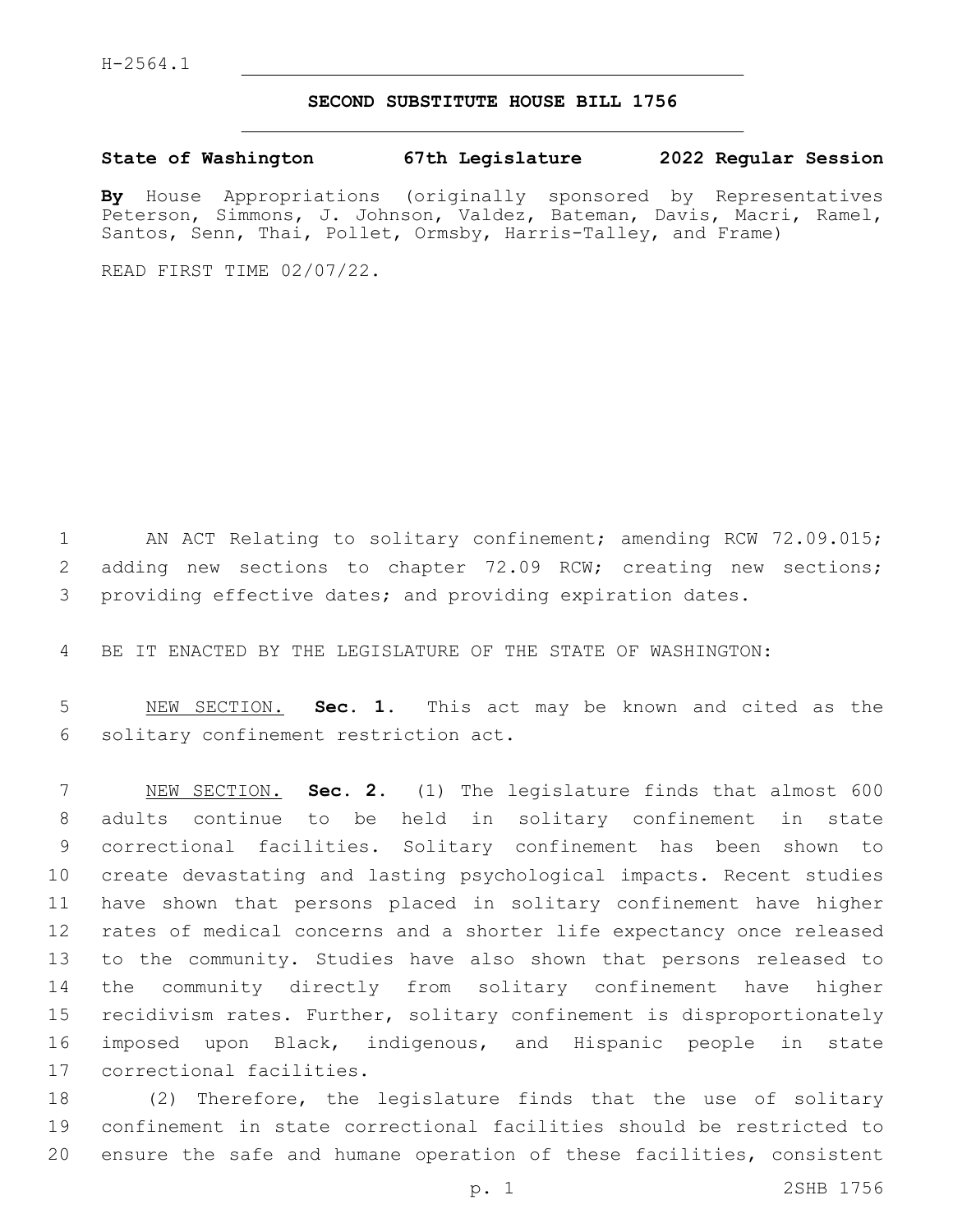with the state and federal Constitutions, the laws and public policies of this state, the mission of the correctional system, evolving medical knowledge, and international human rights standards that have recognized prolonged solitary confinement as torture. Solitary confinement should only be used when necessary, and should not be used against vulnerable populations or under conditions or for time periods that foster psychological trauma, psychiatric disorders, or serious, long-term damage to a person's brain. The standards established in this act apply to all incarcerated persons in the 10 custody of the department of corrections.

 **Sec. 3.** RCW 72.09.015 and 2020 c 319 s 2 are each amended to 12 read as follows:

The definitions in this section apply throughout this chapter.

 (1) "Adult basic education" means education or instruction designed to achieve general competence of skills in reading, writing, and oral communication, including English as a second language and preparation and testing services for obtaining a high school diploma or a high school equivalency certificate as provided in RCW 19 28B.50.536.

 (2) "Base level of correctional services" means the minimum level of field services the department of corrections is required by statute to provide for the supervision and monitoring of offenders.

 (3) "Civil judgment for assault" means a civil judgment for monetary damages awarded to a correctional officer or department employee entered by a court of competent jurisdiction against an inmate that is based on, or arises from, injury to the correctional officer or department employee caused by the inmate while the correctional officer or department employee was acting in the course 29 and scope of his or her employment.

 (4) "Community custody" has the same meaning as that provided in RCW 9.94A.030 and also includes community placement and community 32 supervision as defined in RCW 9.94B.020.

 (5) "Contraband" means any object or communication the secretary determines shall not be allowed to be: (a) Brought into; (b) possessed while on the grounds of; or (c) sent from any institution 36 under the control of the secretary.

 (6) "Correctional facility" means a facility or institution operated directly or by contract by the secretary for the purposes of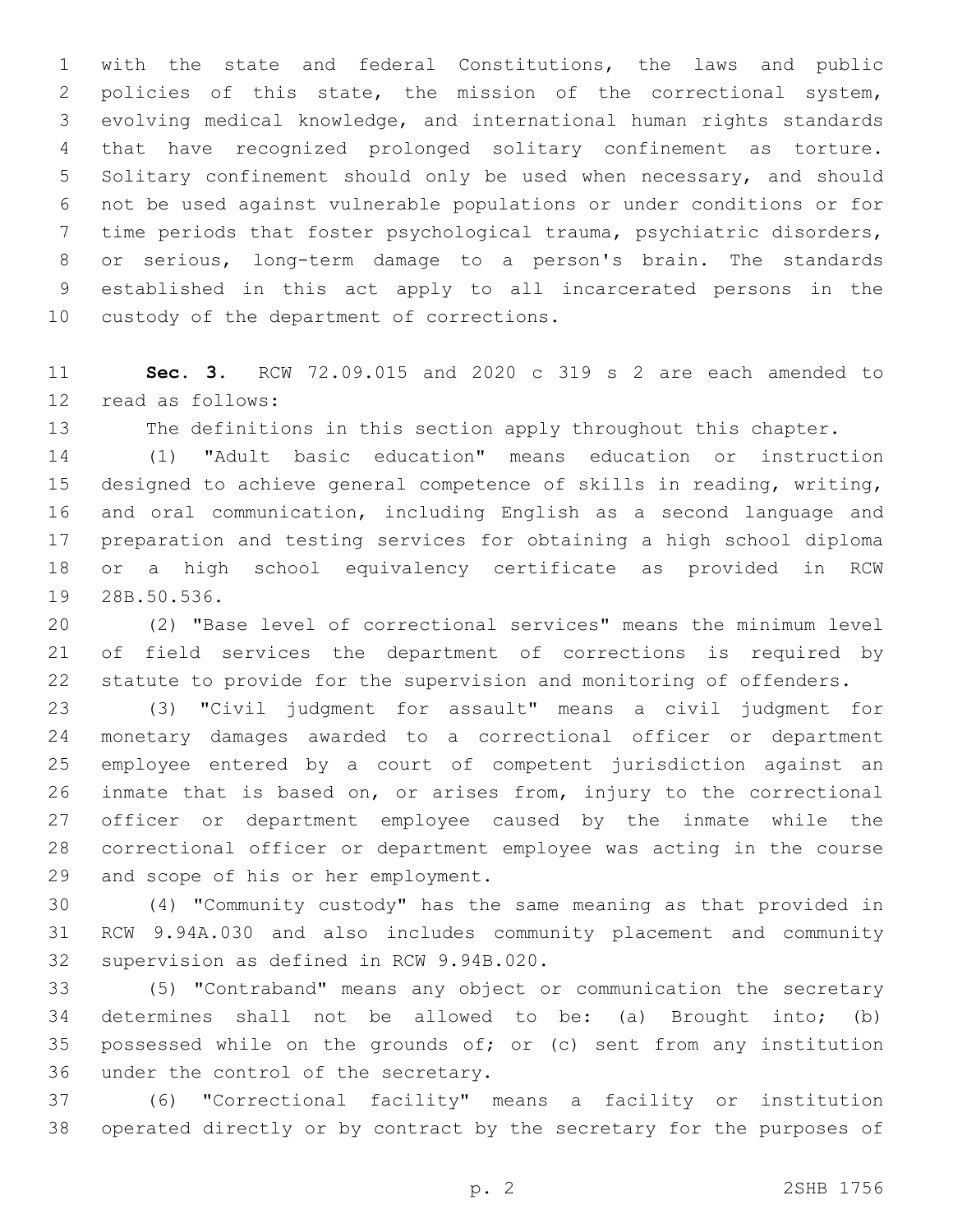incarcerating adults in total or partial confinement, as defined in 2 RCW 9.94A.030.

(7) "County" means a county or combination of counties.

(8) "Department" means the department of corrections.

 (9) "Earned early release" means earned release as authorized by 6 RCW 9.94A.729.

 (10) "Evidence-based" means a program or practice that has had multiple-site random controlled trials across heterogeneous populations demonstrating that the program or practice is effective 10 in reducing recidivism for the population.

 (11) "Extended family visit" means an authorized visit between an inmate and a member of his or her immediate family that occurs in a private visiting unit located at the correctional facility where the 14 inmate is confined.

 (12) "Good conduct" means compliance with department rules and 16 policies.

 (13) "Good performance" means successful completion of a program required by the department, including an education, work, or other 19 program.

 (14) "Immediate family" means the inmate's children, stepchildren, grandchildren, great grandchildren, parents, stepparents, grandparents, great grandparents, siblings, aunts, uncles, and a person legally married to or in a state registered domestic partnership with an inmate. "Immediate family" includes the immediate family of an inmate who was adopted as a child or an adult, but does not include an inmate adopted by another inmate.

 (15) "Indigent inmate," "indigent," and "indigency" mean an inmate who has less than a twenty-five dollar balance of disposable income in his or her institutional account on the day a request is made to utilize funds and during the thirty days previous to the 31 request.

 (16) "Individual reentry plan" means the plan to prepare an offender for release into the community. It should be developed collaboratively between the department and the offender and based on an assessment of the offender using a standardized and comprehensive tool to identify the offender's risks and needs. The individual reentry plan describes actions that should occur to prepare individual offenders for release from prison or jail, specifies the supervision and services they will experience in the community, and describes an offender's eventual discharge to aftercare upon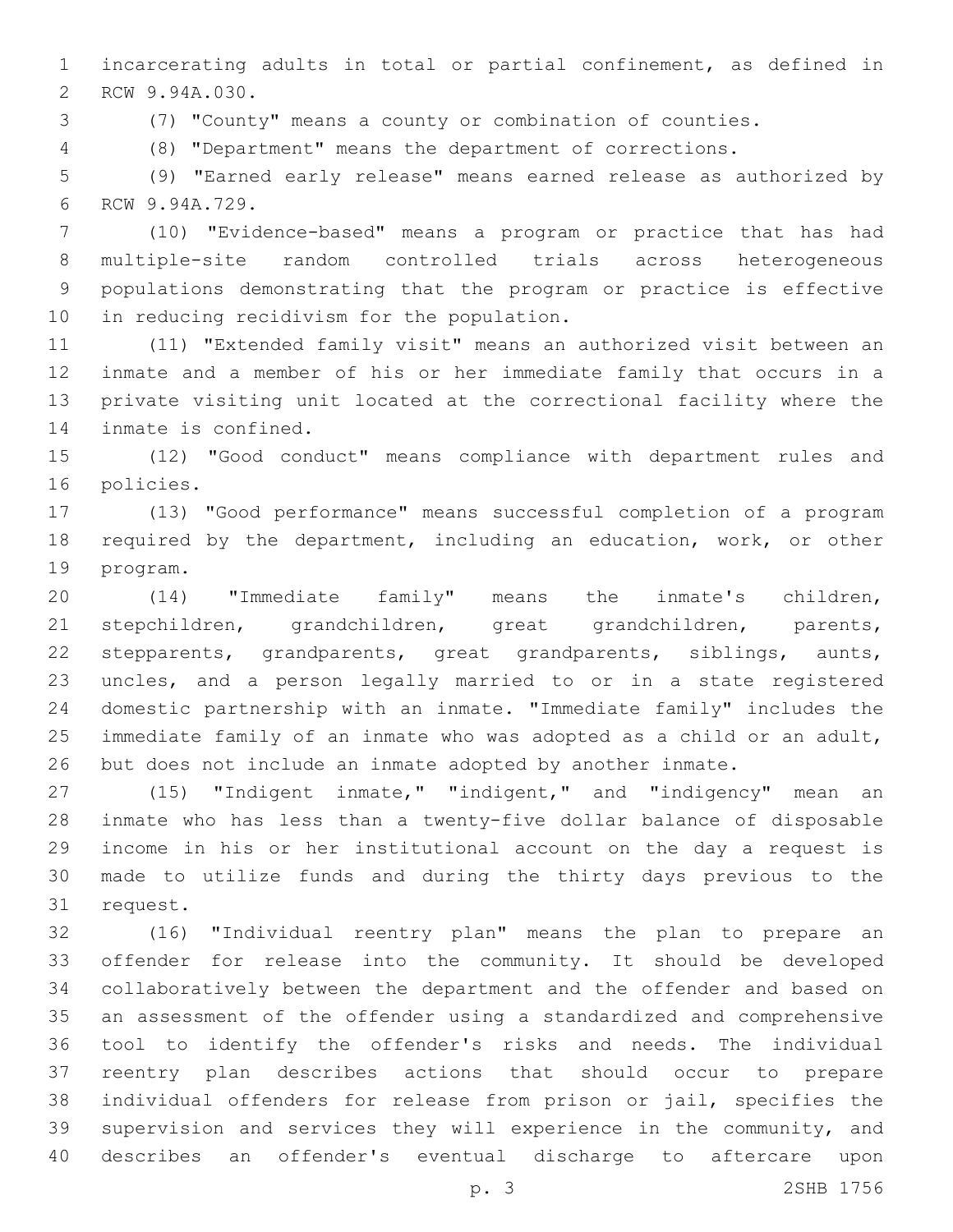successful completion of supervision. An individual reentry plan is updated throughout the period of an offender's incarceration and supervision to be relevant to the offender's current needs and risks.

 (17) "Inmate" ((means)) and "incarcerated person" mean a person committed to the custody of the department, including but not limited to persons residing in a correctional institution or facility and persons released from such facility on furlough, work release, or community custody, and persons received from another state, state 9 agency, county, or federal jurisdiction.

 (18) "Labor" means the period of time before a birth during which contractions are of sufficient frequency, intensity, and duration to bring about effacement and progressive dilation of the cervix.

 (19) "Physical restraint" means the use of any bodily force or physical intervention to control an offender or limit an offender's freedom of movement in a way that does not involve a mechanical restraint. Physical restraint does not include momentary periods of minimal physical restriction by direct person-to-person contact, without the aid of mechanical restraint, accomplished with limited 19 force and designed to:

 (a) Prevent an offender from completing an act that would result 21 in potential bodily harm to self or others or damage property;

 (b) Remove a disruptive offender who is unwilling to leave the 23 area voluntarily; or

(c) Guide an offender from one location to another.

 (20) "Postpartum recovery" means (a) the entire period a woman or youth is in the hospital, birthing center, or clinic after giving birth and (b) an additional time period, if any, a treating physician determines is necessary for healing after the woman or youth leaves 29 the hospital, birthing center, or clinic.

 (21) "Privilege" means any goods or services, education or work programs, or earned early release days, the receipt of which are directly linked to an inmate's (a) good conduct; and (b) good performance. Privileges do not include any goods or services the department is required to provide under the state or federal 35 Constitution or under state or federal law.

 (22) "Promising practice" means a practice that presents, based on preliminary information, potential for becoming a research-based 38 or consensus-based practice.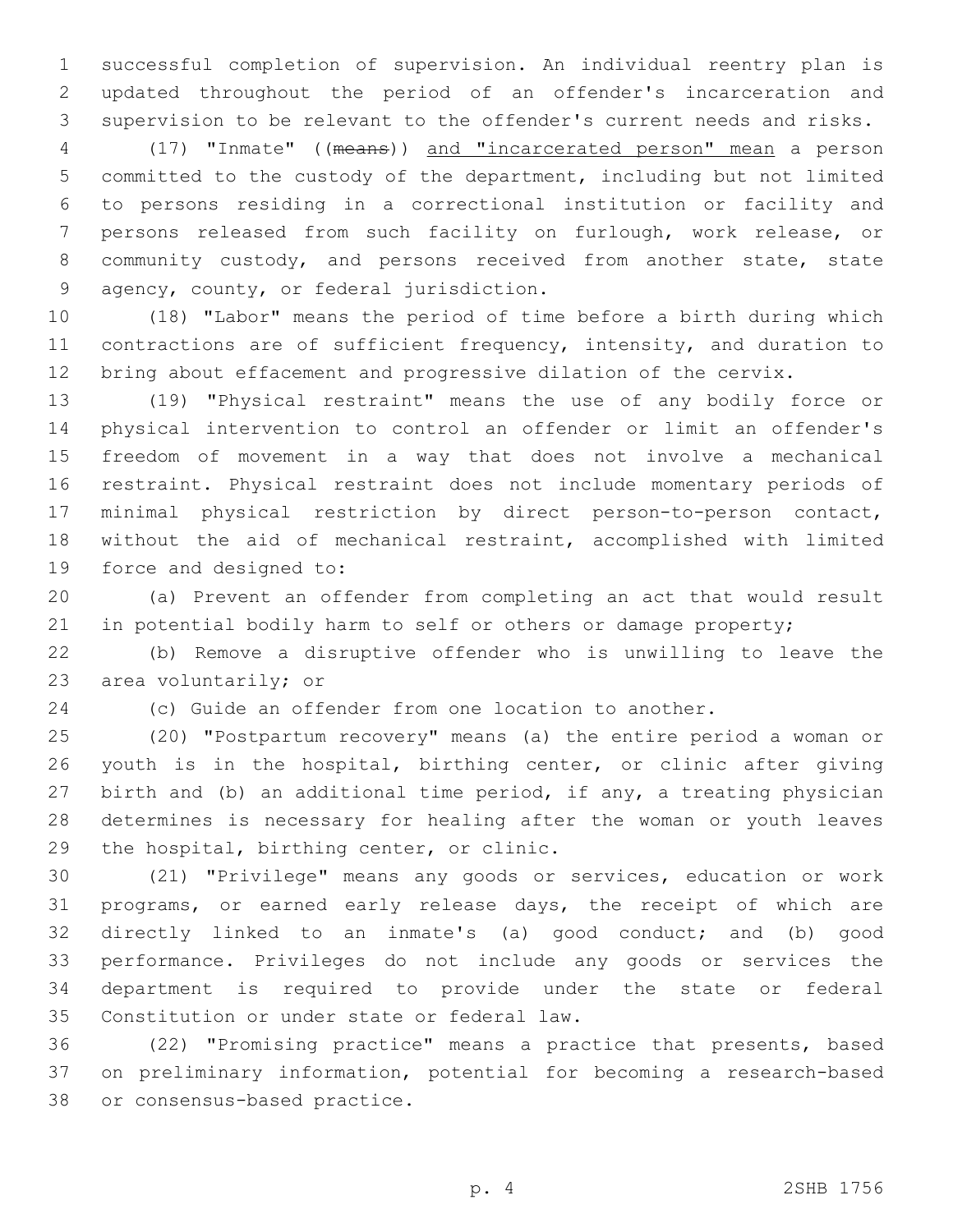(23) "Research-based" means a program or practice that has some research demonstrating effectiveness, but that does not yet meet the 3 standard of evidence-based practices.

 (24) "Restraints" means anything used to control the movement of 5 a person's body or limbs and includes:

(a) Physical restraint; or6

 (b) Mechanical device including but not limited to: Metal handcuffs, plastic ties, ankle restraints, leather cuffs, other 9 hospital-type restraints, tasers, or batons.

 (25) "Secretary" means the secretary of corrections or his or her 11 designee.

 (26) "Significant expansion" includes any expansion into a new product line or service to the class I business that results from an increase in benefits provided by the department, including a decrease 15 in labor costs, rent, or utility rates (for water, sewer, electricity, and disposal), an increase in work program space, tax 17 advantages, or other overhead costs.

 (27) "Superintendent" means the superintendent of a correctional facility under the jurisdiction of the Washington state department of 20 corrections, or his or her designee.

 (28) "Transportation" means the conveying, by any means, of an incarcerated pregnant woman or youth from the correctional facility to another location from the moment she leaves the correctional facility to the time of arrival at the other location, and includes the escorting of the pregnant incarcerated woman or youth from the correctional facility to a transport vehicle and from the vehicle to 27 the other location.

 (29) "Unfair competition" means any net competitive advantage that a business may acquire as a result of a correctional industries contract, including labor costs, rent, tax advantages, utility rates (water, sewer, electricity, and disposal), and other overhead costs. To determine net competitive advantage, the department of corrections shall review and quantify any expenses unique to operating a for-34 profit business inside a prison.

 (30) "Vocational training" or "vocational education" means "vocational education" as defined in RCW 72.62.020.

 (31) "Washington business" means an in-state manufacturer or service provider subject to chapter 82.04 RCW existing on June 10, 2004.39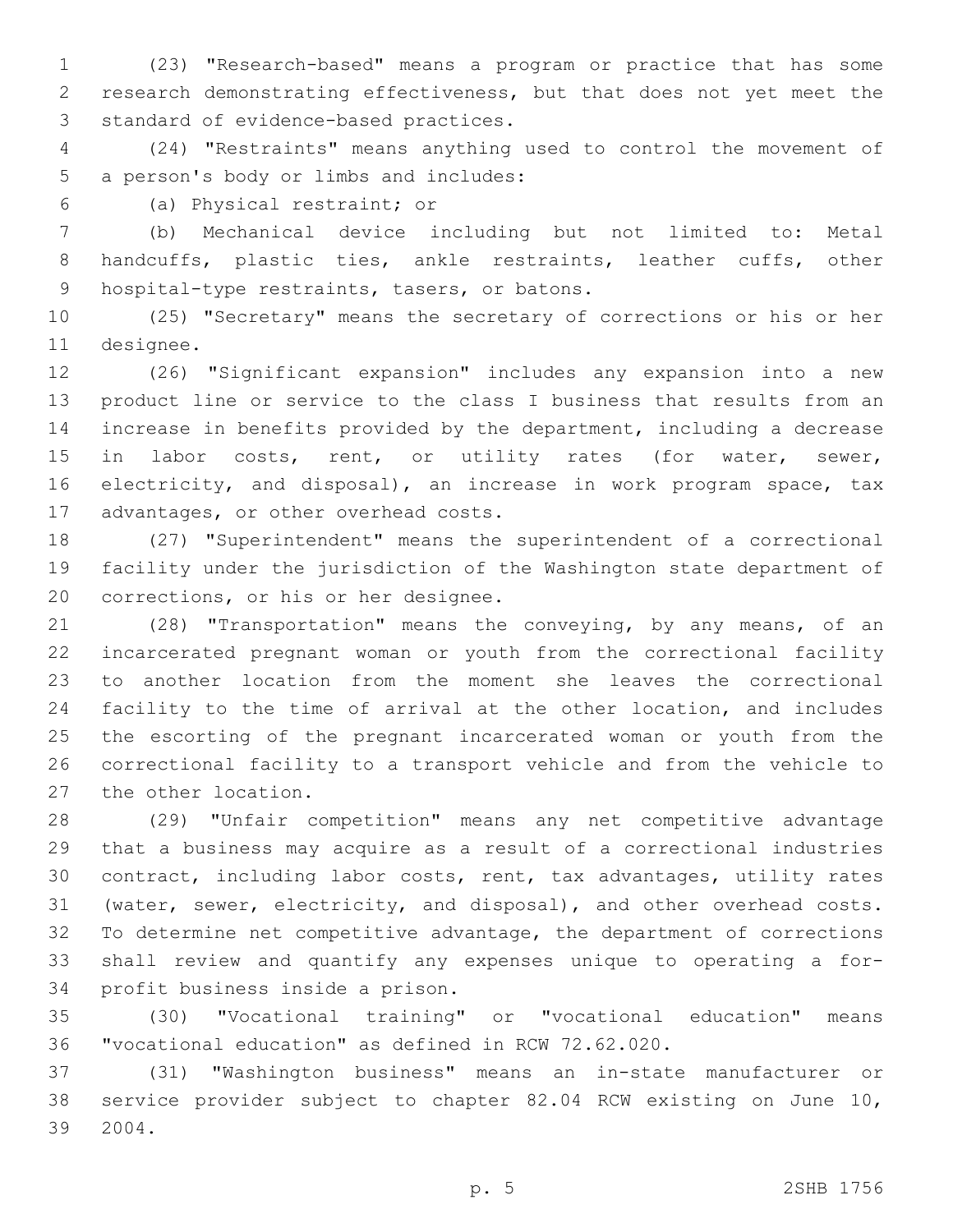(32) "Work programs" means all classes of correctional industries 2 jobs authorized under RCW 72.09.100.

 (33) "Qualified medical provider" means a physician, physician assistant, advanced registered nurse practitioner, clinical nurse specialist, or other comparably credentialed employee or contractor employed to provide health care, or for mental health evaluations or decisions, a state-licensed psychiatrist or psychologist, a registered nurse with a specialty in psychiatric nursing, or other comparably credentialed employee or contractor employed to provide mental health care.

 (34) "Less restrictive intervention" means a placement or conditions of confinement, or both, in the current or an alternative 13 correctional facility, under conditions less restrictive of an 14 incarcerated person's movement, privileges, activities, or social 15 interactions than solitary confinement.

 (35) "Solitary confinement" means the confinement of an incarcerated person alone in a cell or similarly confined holding or living space for 17 hours or more per day under circumstances other than a facility-wide lockdown.

(36) "Vulnerable person" means any incarcerated person who:

 (a) Has a mental disorder, as defined in RCW 71.05.020, or where there is evidence of a diagnosis of a serious mental illness, a history of psychiatric hospitalization, or a history of disruptive or self-injurious behavior including, but not limited to, serious and/or repeated self-harm, that may be the result of a mental disorder or condition;

(b) Has a developmental disability, as defined in RCW 71A.10.020;

 (c) Has a serious medical condition that cannot effectively be 29 treated in solitary confinement;

 (d) Is pregnant, in the postpartum period, or has recently suffered a miscarriage or terminated a pregnancy;

 (e) Has needs related to a physical disability that cannot be 33 accommodated in solitary confinement;

(f) Has a significant auditory or visual impairment; or

 (g) Has a record of dementia, traumatic brain injury, or other cognitive condition that makes the person more vulnerable to the harms of isolation.

 NEW SECTION. **Sec. 4.** A new section is added to chapter 72.09 39 RCW to read as follows: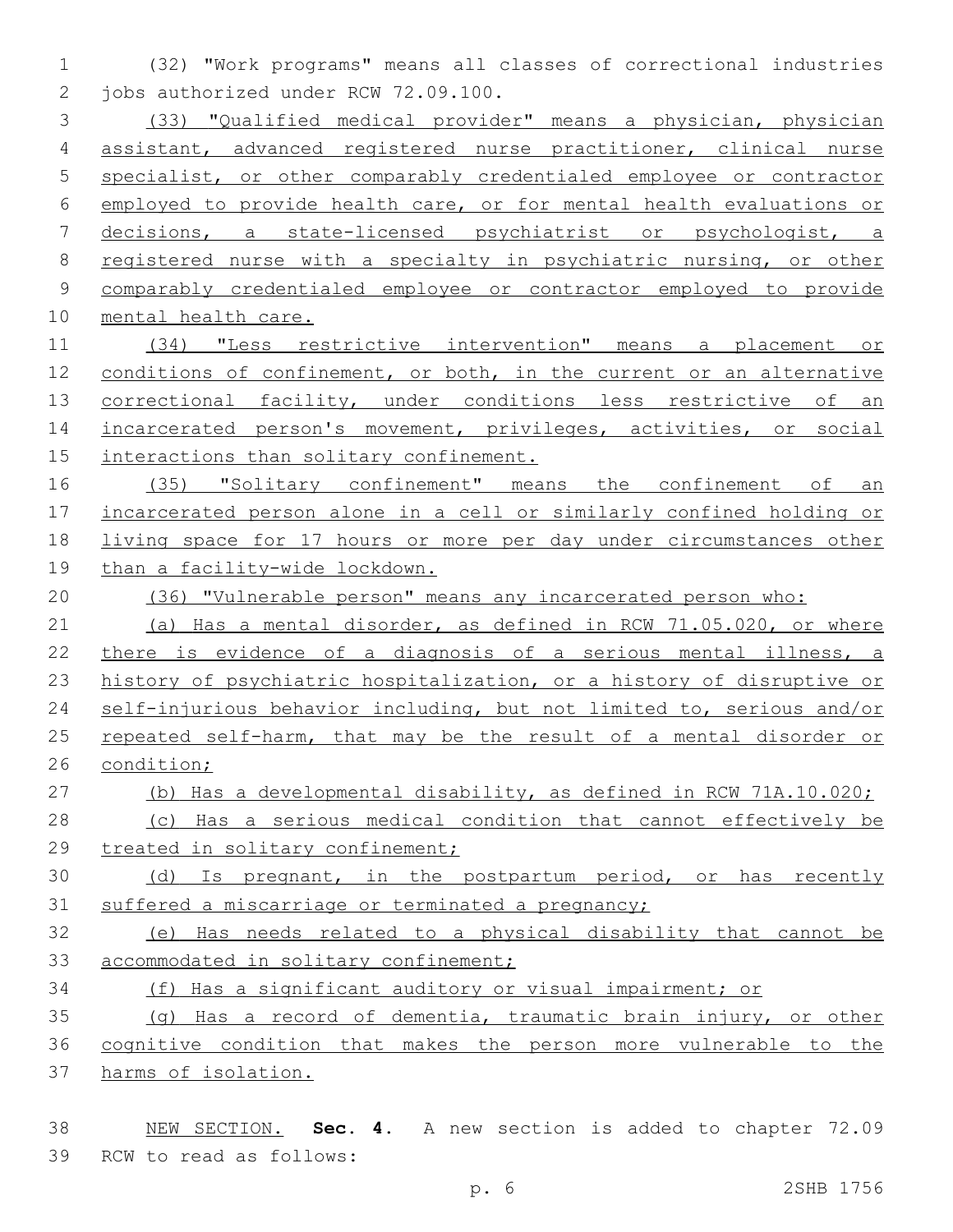RESTRICTIONS ON SOLITARY CONFINEMENT. An incarcerated person may not be placed in solitary confinement except when necessary for emergency purposes in section 5 of this act, medical isolation in section 6 of this act, or when the incarcerated person voluntarily requests such confinement conditions in section 7 of this act.

 NEW SECTION. **Sec. 5.** A new section is added to chapter 72.09 7 RCW to read as follows:

 (1) SOLITARY CONFINEMENT FOR EMERGENCY PURPOSES. An incarcerated person may be placed in solitary confinement for emergency purposes if: The incarcerated person has not been determined to be a vulnerable person; the superintendent of the correctional facility finds that there is reasonable cause to believe that the solitary confinement is necessary to reduce or protect against a substantial risk of immediate serious harm to the incarcerated person or another 15 person, as evidenced by recent threats or conduct; and the superintendent of the correctional facility finds that a less restrictive intervention would insufficiently reduce this risk.

 (2) INITIAL MEDICAL EVALUATION. A qualified medical provider shall conduct a personal and comprehensive medical and mental health examination of the incarcerated person prior to the incarcerated person being placed in solitary confinement under this section, unless there is reasonable cause to believe that such advance evaluation would create a substantial threat to security or safety, in which case the qualified medical provider shall conduct the evaluation within one hour of the person being placed in solitary confinement. The examination must include an assessment as to whether the incarcerated person is a vulnerable person and whether the person's age or circumstance makes them particularly vulnerable to the harm of isolation, such that the person should be considered a vulnerable person. A report of the evaluations must be immediately 31 provided to the superintendent and the secretary.

 (3)(a) 24-HOUR LIMIT. Except for extended solitary confinement as provided in (b) of this subsection, an incarcerated person may not be held in solitary confinement for emergency purposes under this section for more than 24 consecutive hours and for more than 72 36 cumulative hours in any 30-day period.

 (b) EXTENDED SOLITARY CONFINEMENT AND ONGOING REVIEW. An incarcerated person may not be placed in extended solitary confinement for more than 15 consecutive days and for more than 45

p. 7 2SHB 1756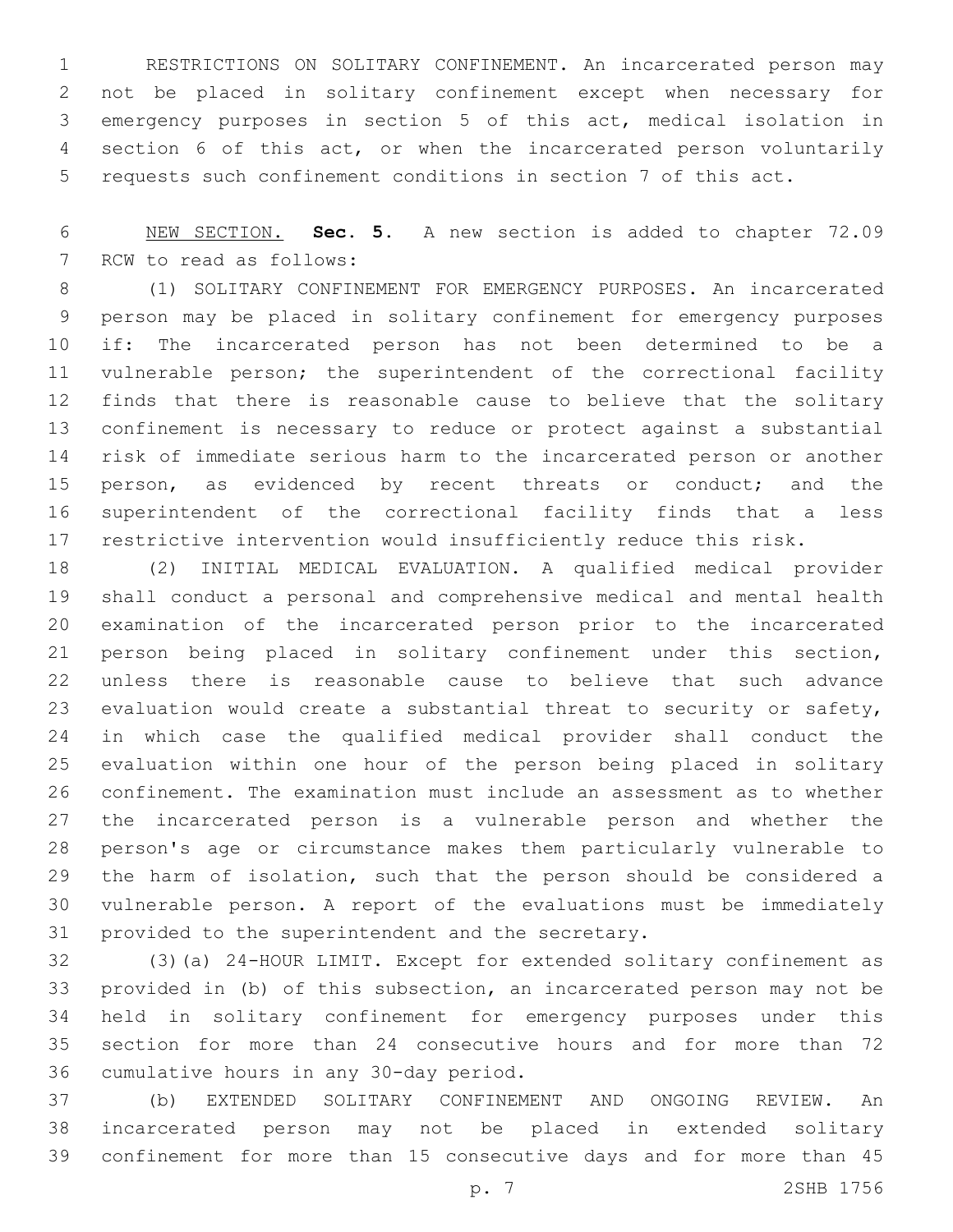cumulative days during a single fiscal year. For an incarcerated 2 person in extended solitary confinement:

 (i) A qualified medical provider shall conduct a daily mental health and physical health status examination of the incarcerated person, in a confidential setting outside of the cell unless doing so would present a substantial threat to security or safety; and

 (ii) The department shall provide the incarcerated person with timely, fair, and meaningful opportunities to contest the extended solitary confinement, including: An initial hearing within 72 hours 10 of placement; the right to appear at the hearing; the right to request assistance at the hearing by a lay advisor or other person of the incarcerated person's choosing, including but not limited to other incarcerated individuals, outside advocates, or retained counsel; an independent hearing officer; a written statement of 15 reasons for the decision made at the hearing; and a written statement 16 on how to appeal a hearing determination.

 (4) VULNERABLE PERSONS. If the incarcerated person is determined to be a vulnerable person during the initial examination under subsection (2) of this section or any status examination under subsection (3)(b) of this section, then the incarcerated person must 21 be removed from solitary confinement and, if necessary, transferred to an appropriate residential treatment unit, medical unit, or other appropriate or specialized unit designated by the secretary. If the incarcerated person is identified as a vulnerable person due to having a mental disorder or developmental disability, as identified in RCW 72.09.015, the incarcerated person may also be screened by a qualified medical provider for transfer to the least restrictive appropriate short-term care or psychiatric facility designated by the department of social and health services pursuant to RCW 72.68.031.

 NEW SECTION. **Sec. 6.** A new section is added to chapter 72.09 31 RCW to read as follows:

 SOLITARY CONFINEMENT FOR MEDICAL ISOLATION. (1) An incarcerated person may be placed in solitary confinement for medical isolation if a qualified medical provider determines, based on a personal examination, that such confinement is necessary for medical reasons, which may include, but are not limited to, responding to a medical or mental health emergency or preventing the spread of a communicable 38 disease.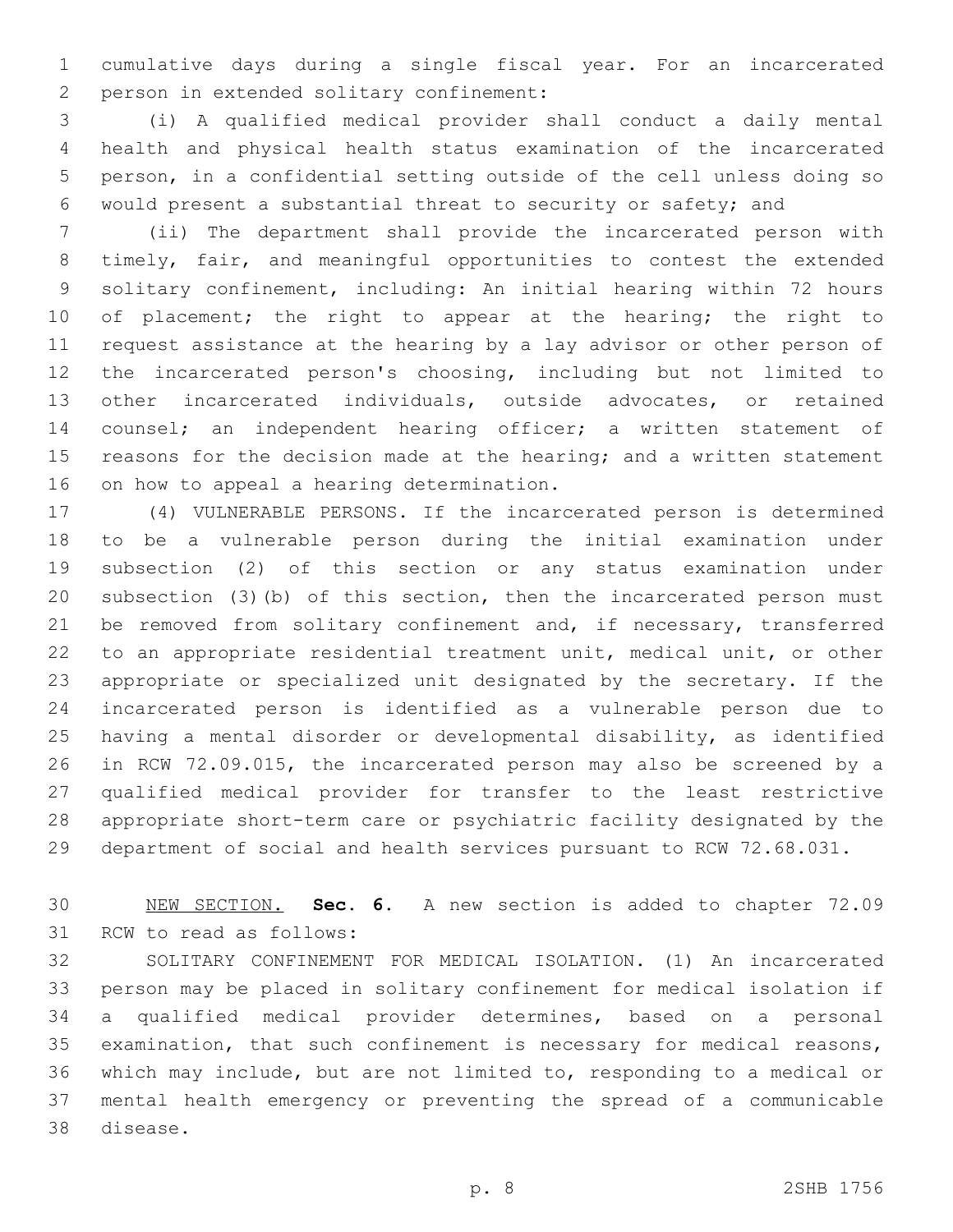(2) For any incarcerated person placed in solitary confinement under this section, an in-person clinical review must be conducted at least every six hours and as clinically indicated. An incarcerated person in solitary confinement under this section must be placed in a residential treatment unit, a close observation unit, or a medical unit, designated by the secretary.6

 (3) An incarcerated person may not be placed in solitary confinement under this section for more than 15 consecutive days and for more than 45 cumulative days during a single fiscal year, unless a qualified medical provider determines that additional time is necessary: To prevent the spread of a communicable disease; to facilitate the provision of medical treatment to the incarcerated person; or for some other clearly stated medical purpose. If additional time is deemed necessary, the medical provider shall document specific reasons why the isolation is required and why less restrictive interventions are insufficient to accomplish the safety of incarcerated persons in the facility. Such notice will be forwarded to the facility superintendent for consideration and final 19 approval.

 NEW SECTION. **Sec. 7.** A new section is added to chapter 72.09 21 RCW to read as follows:

 VOLUNTARY SOLITARY CONFINEMENT. (1) An incarcerated person may be placed in solitary confinement if: The person is not a vulnerable person; the person has capacity to make an informed decision about placement in solitary confinement; there is reasonable cause to believe that solitary confinement is necessary to prevent reasonably 27 foreseeable harm; and the incarcerated person voluntarily requests 28 such confinement conditions.

 (2) An incarcerated person may be placed in solitary confinement under this section only if the person provides informed, written consent. If an incarcerated person initiates an informed, written request for solitary confinement under this section, the correctional facility has the burden of establishing a basis for refusing the request. The department shall maintain a written record of any request provided under this section. Prior to declining a request or removing an incarcerated person who previously requested solitary confinement under this section, the department shall provide the incarcerated person with a timely, fair, and meaningful opportunity to contest the decision. An incarcerated person in solitary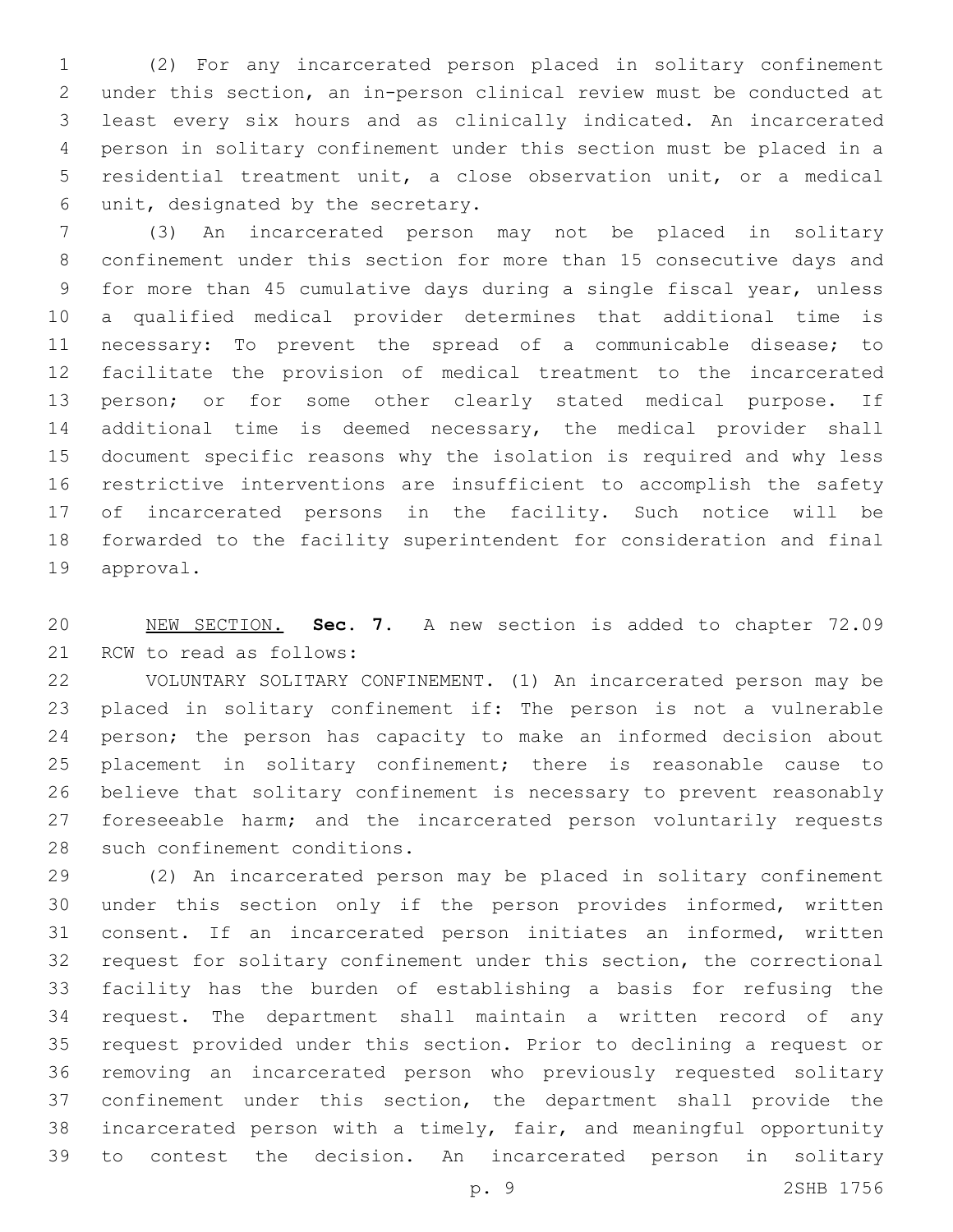confinement under this section may revoke his or her request to such confinement conditions by providing informed, written notice, in which case the incarcerated person must be transferred to a less restrictive intervention or other appropriate setting.

 (3) LESS RESTRICTIVE INTERVENTION. The department shall make a less restrictive intervention available to any incarcerated person requesting solitary confinement who meets the standard under subsection (1) of this section, which may include provision of accommodations in the general population, a transfer to the general population of another institution or to a unit designated for incarcerated persons who face similar threats, or other specialized housing, as appropriate. A transfer to an out-of-state facility is not a less restrictive intervention under this section unless such a transfer is requested by the incarcerated person. The department shall notify the incarcerated person of the available less restrictive intervention when receiving any request under subsection (1) of this section and shall formulate an individualized intervention plan that addresses the support or services the person may need to move to a less restrictive intervention.

 (4) A person who has requested solitary confinement under this section must be assessed by a qualified medical provider every 90 days. If the qualified medical provider finds that continued placement in solitary confinement would be detrimental to the health or well-being of the incarcerated person, the incarcerated person must be transferred to a less restrictive intervention.

 NEW SECTION. **Sec. 8.** A new section is added to chapter 72.09 27 RCW to read as follows:

 CONDITIONS OF SOLITARY CONFINEMENT. (1) The department shall maximize the amount of time that an incarcerated person held in solitary confinement spends outside of the cell by providing outdoor and indoor recreation, education, clinically appropriate treatment therapies, and skill-building activities. Cells or other holding or living spaces used for solitary confinement must be properly ventilated, appropriately lit according to the time of day, temperature-monitored, clean, and equipped with properly functioning 36 sanitary fixtures.

 (2) The department may not deny an incarcerated person held in solitary confinement access to food, water, or any other basic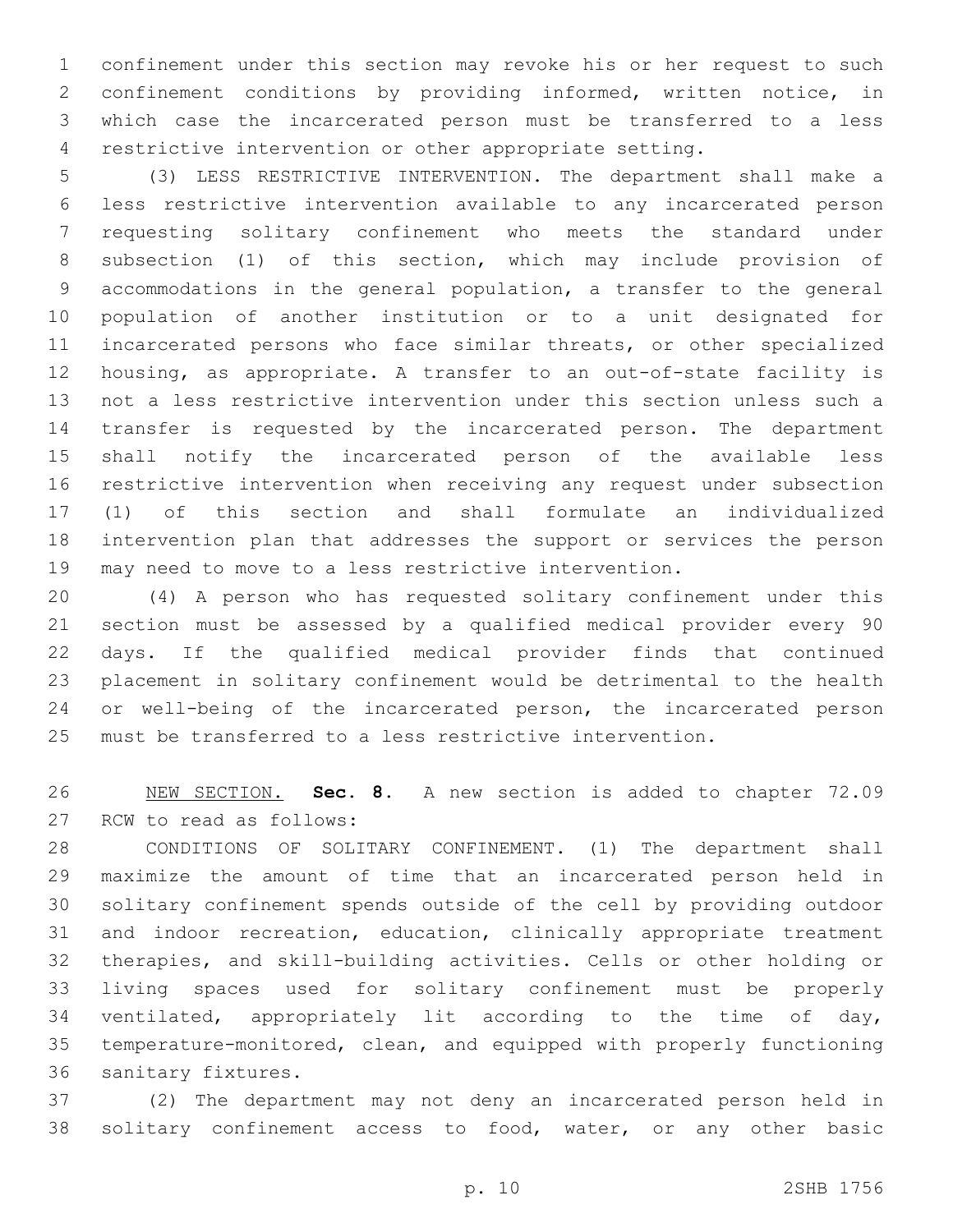necessity, or access to appropriate medical care, including emergency 2 medical care.

 (3) The department may not deny an incarcerated person held in solitary confinement access to the telephone, personal communication or media devices, reading materials, or personal hygiene items unless an individualized assessment determines that limitation of such items is directly necessary for the safety of the incarcerated person or others. The department may use restraints upon an incarcerated person in solitary confinement to facilitate movement or programming if an individualized assessment determines such restraint is directly necessary for the safety of the incarcerated person or others.

 (4) The department may not directly release an incarcerated person from solitary confinement to the community, unless it is 14 necessary for the safety of the incarcerated person, staff, other 15 incarcerated persons, or the public.

 (5) The department may not place an incarcerated person in solitary confinement based on the incarcerated person's race, creed, 18 color, national origin, nationality, ancestry, age, marital status, domestic partnership or civil union status, affectional or sexual orientation, genetic information, pregnancy or breastfeeding status, sex, gender identity or expression, disability, or atypical 22 hereditary cellular or blood trait.

 NEW SECTION. **Sec. 9.** A new section is added to chapter 72.09 24 RCW to read as follows:

 SOLITARY CONFINEMENT POLICIES AND PROCEDURES. (1) By January 1, 2023, the department shall review the status of each incarcerated person in solitary confinement. The department shall develop a plan to transition those incarcerated persons to less restrictive interventions or other appropriate settings. Any incarcerated person who has been in solitary confinement for longer than 45 days as of July 1, 2023, must have a trauma-informed, culturally appropriate individualized intervention plan to facilitate a transition to a less restrictive intervention, which may include an evaluation for possible single cell placement, access to and treatment by medical and mental health providers, peer supports, substance abuse programming, restorative justice programming, behavioral programming, or other individualized interventions or accommodations.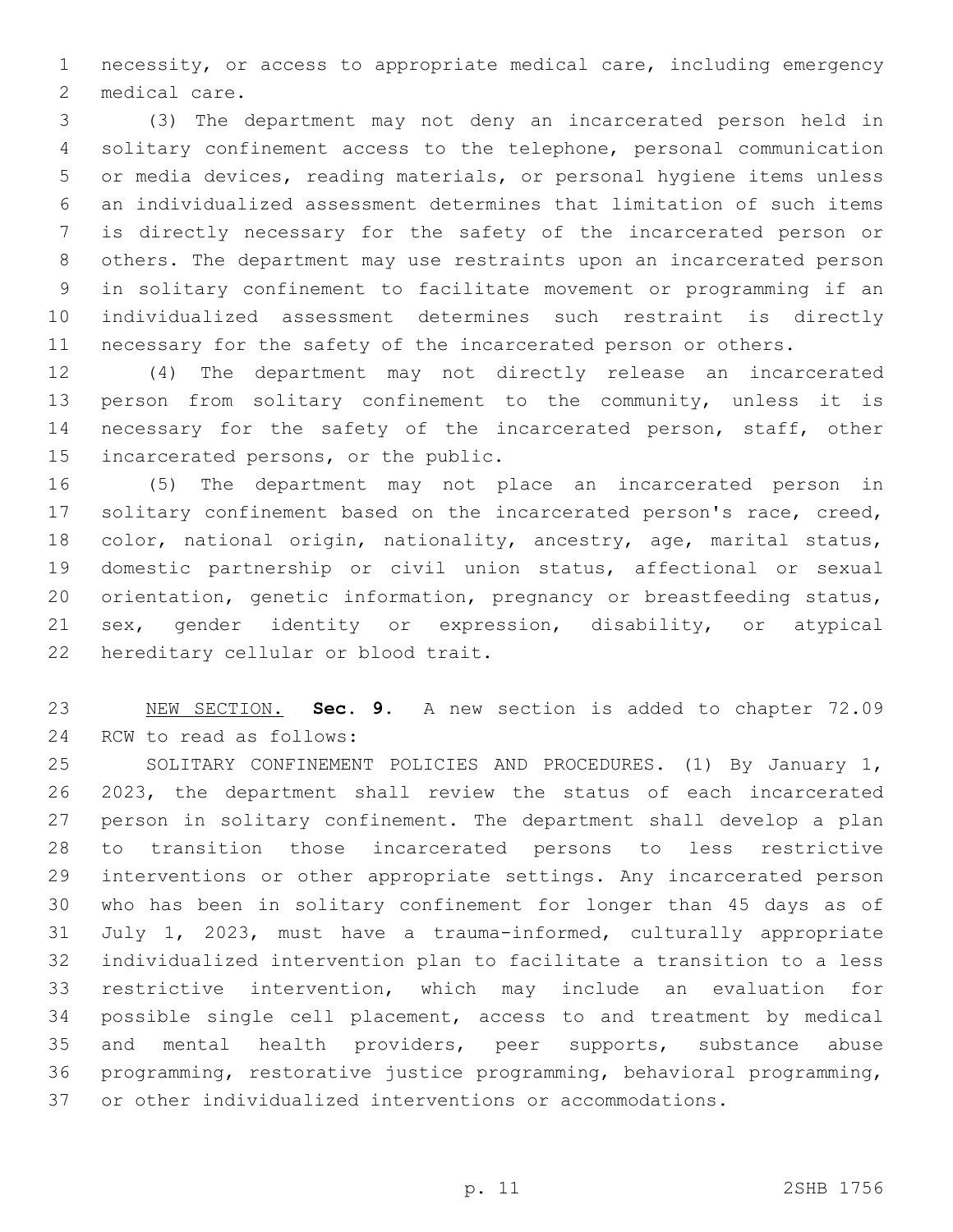(2) By January 1, 2023, the secretary shall adopt any rules or policies necessary to implement sections 4 through 8 of this act, 3 including for the purposes of:

 (a) Establishing less restrictive interventions to solitary confinement, including means of separating or protecting incarcerated 6 persons without use of solitary confinement;

 (b) Establishing that restrictions on religious, mail, and telephone privileges, visit contacts, and outdoor and indoor recreation may be imposed only after an individualized assessment that determines restrictions are directly necessary for the safety of 11 the incarcerated person or others, and that there may not be restrictions on access to food, basic necessities, or legal access;

 (c) Requiring training of staff working with incarcerated persons in solitary confinement and requiring that this training include: Assistance from appropriate professionals including, but not limited to, professionals in the department of social and health services to periodically train all staff working with incarcerated persons in 18 solitary confinement and alternatives to such confinement; and the identification and response to incarcerated persons in need of physical accommodations who have been referred to solitary 21 confinement;

 (d) Requiring documentation of all decisions, procedures, and reviews of incarcerated persons placed in solitary confinement;

 (e) Requiring monitoring of compliance with all rules and policies governing cells, units, and other places where incarcerated 26 persons are placed in solitary confinement;

 (f) Establishing procedures for hearings under section 5(3)(b) of 28 this act; and

 (g) Requiring posting on the official website of the department monthly reports, beginning July 1, 2023, on the use of solitary confinement, including: The rate of solitary confinement by category, age, sex, gender identity, ethnicity, or incidence of a mental disorder; the number of people released from solitary confinement directly to the community; the mean and median period of solitary confinement at each facility, including the population on the last day of each quarter and a nonduplicative cumulative count of people exposed to solitary confinement for each fiscal year; the incidence of self-harm, suicide, and assault in any solitary confinement unit; and the number of people held in medical isolation. Reports may not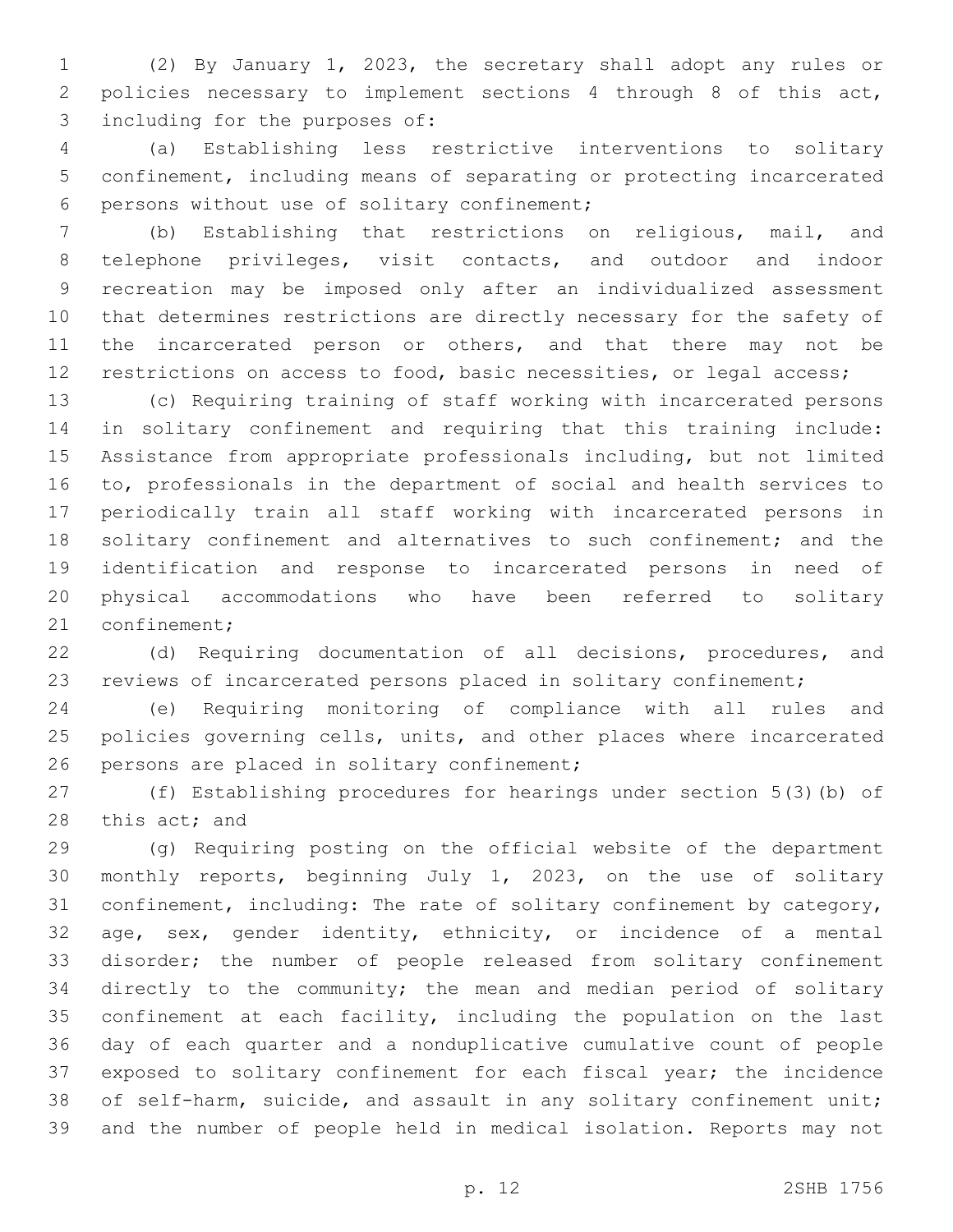include personally identifiable information regarding any

2 incarcerated person.

 NEW SECTION. **Sec. 10.** (1) A governing unit of a city or county operating one or more jails shall compile on a monthly basis through July 1, 2023, the following information with respect to each jail operated by the governing unit:

(a) The number of times solitary confinement was used;

 (b) The circumstances leading to the use of solitary confinement; 9 and

 (c) For each instance of solitary confinement, the length of time the individual remained in solitary confinement, whether a supervisory review of the solitary confinement occurred and was documented, whether a medical assessment or review and a mental health assessment or review were conducted and documented, and whether the affected person was afforded full access to education, programming, and ordinary necessities such as medication, meals, and reading material during the term of solitary confinement.

 (2) Information collected under subsection (1) of this section must be compiled into a monthly report and submitted to the Washington association of sheriffs and police chiefs.

 (3) For the purposes of this section, "solitary confinement" means confinement of an incarcerated person alone in a cell or similarly confined holding or living space for 17 hours or more per day under circumstances other than a facility-wide lockdown.

(4) This section expires December 31, 2023.

 NEW SECTION. **Sec. 11.** (1) Subject to the availability of amounts appropriated for this specific purpose, the Washington association of sheriffs and police chiefs shall collect, on a monthly basis, the information submitted under section 10 of this act. The collected information must be compiled into a report summarizing the information by county and type of facility. An initial report must be submitted, in compliance with RCW 43.01.036, to the governor and the appropriate committees of the legislature by December 1, 2022. A final report must be submitted, in compliance with RCW 43.01.036, to the governor and the appropriate committees of the legislature by December 1, 2023.

37 (2) This section expires December 31, 2023.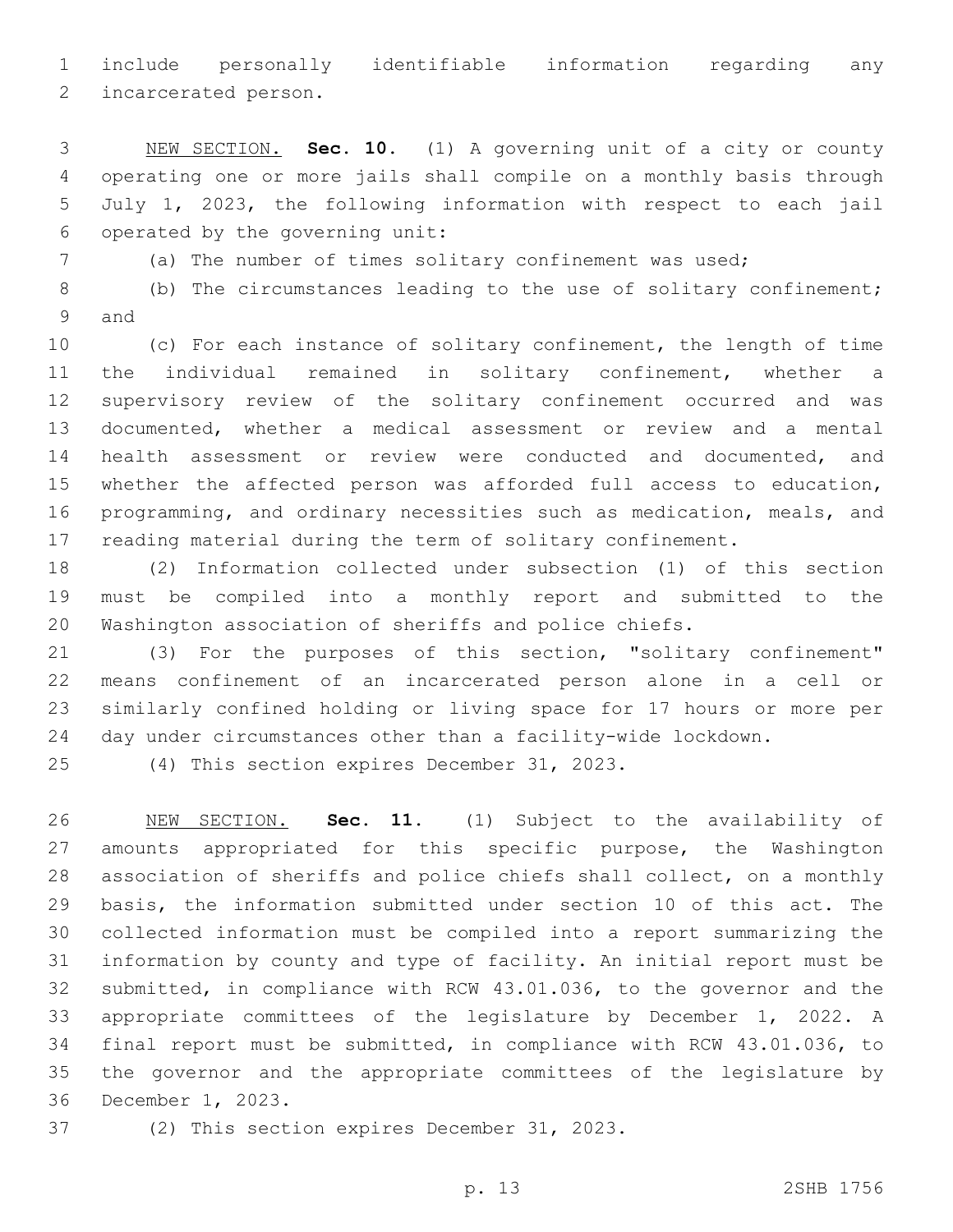NEW SECTION. **Sec. 12.** (1) The department of corrections shall: (a) Develop a staffing needs assessment, detailing the number of personnel that will be needed to provide adequate security for all incarcerated persons, correctional officers and other staff, and outside visitors, when the restrictions on solitary confinement are 6 imposed under this act;

 (b) Develop a corrections capital facilities master plan that outlines the capital investments needed to accommodate the objectives of this act, while providing for the health and safety of all 10 incarcerated persons, correctional officers and other staff, and outside visitors, when the restrictions on solitary confinement are 12 imposed under this act;

 (c) Provide a profile of currently incarcerated persons who are or have been housed in restrictive housing during the 2021-2023 fiscal biennium, including information regarding their underlying offenses and any sanctions imposed during their incarceration, and 17 the amount of time they have remaining in total confinement;

 (d) Document any attempted suicides by individuals in restrictive housing over the past ten years and the reason, if known; and

 (e) Provide an inventory of currently incarcerated persons who are or have been housed in restrictive housing and who have been transferred or have been considered for transfer to an out-of-state 23 correctional facility.

 (2) The department of corrections must compile the information detailed in subsection (1) of this section into a report which must be submitted, in compliance with RCW 43.01.036, to the governor and the appropriate committees of the legislature by January 9, 2023.

28 (3) This section expires December 31, 2023.

 NEW SECTION. **Sec. 13.** The secretary of the department of corrections may adopt rules to implement this act.

 NEW SECTION. **Sec. 14.** Sections 1 through 8 of this act take 32 effect July 1, 2023.

 NEW SECTION. **Sec. 15.** Sections 9 through 13 of this act take 34 effect July 1, 2022.

 NEW SECTION. **Sec. 16.** If specific funding for the purposes of this act, referencing this act by bill or chapter number, is not